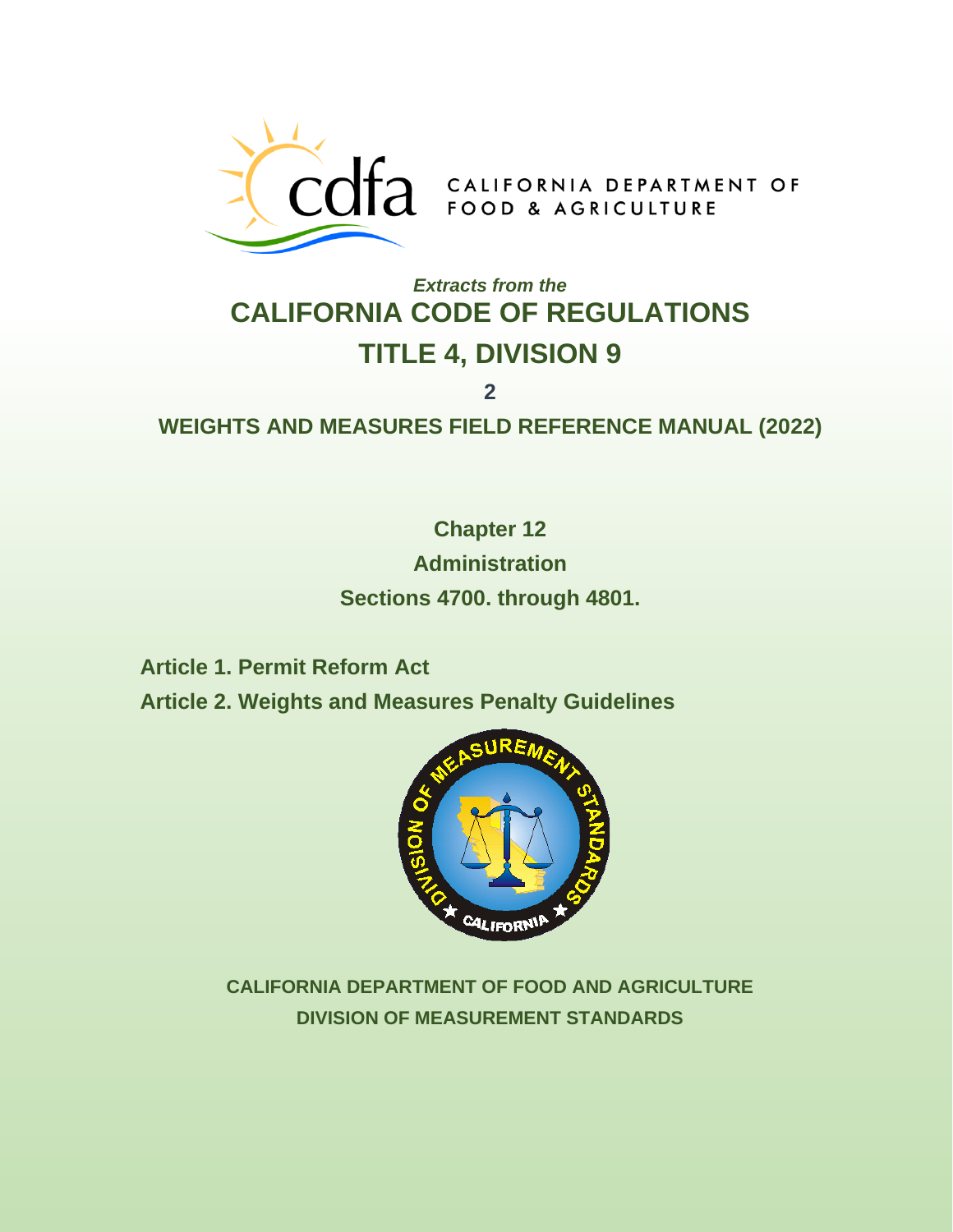#### WEIGHING AND MEASURES

Part 12 - Administration

#### **DISCLAIMER**

This document represents the Division of Measurement Standards' field manual for enforcing regulations pertaining to weights and measures in California. This field manual is not to be considered as the official Code of Regulations, as published by Barclays Law Publishers.

To find the latest online version of the California Code of Regulations (CCR) Title 4, Division 9, visit the California Office of Administration Law at:

**<http://ccr.oal.ca.gov/linkedslice/default.asp?SP=CCR-1000&Action=Welcome>**

The CCR may also be accessed at **<http://oal.ca.gov/>** by selecting the link Titled "California Code of Regulations" under the list of "Sponsored Links" in the left column on the OAL Home page.

For information concerning the contents of this document, please contact the Division of Measurement Standards by e-mail at **[dms@cdfa.ca.gov](mailto:dms@cdfa.ca.gov)**.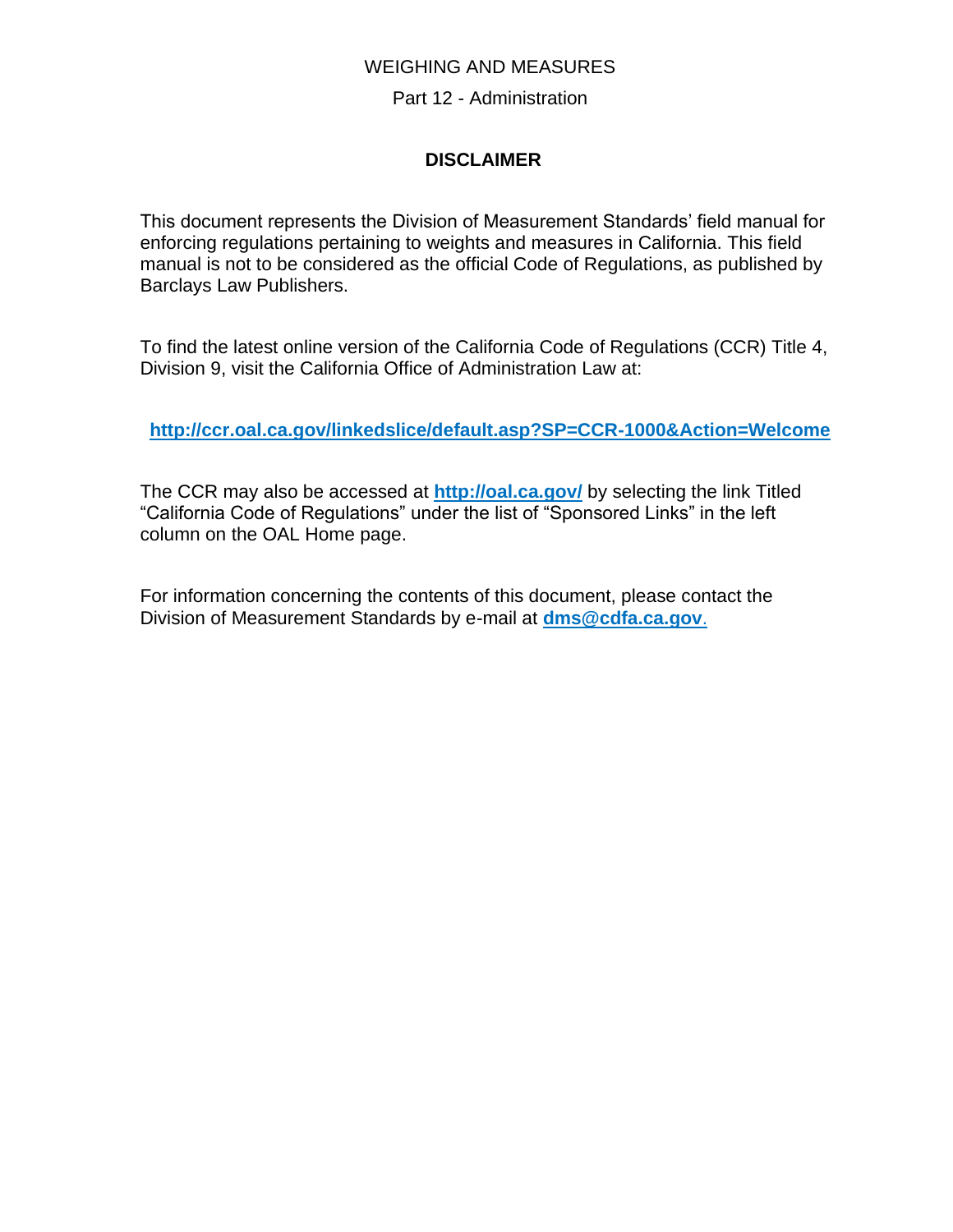## **Chapter 12. Administration §§ 4700-4801**

| § 4700. Permit Processing Times (Including Licenses, Permits, Registrations |  |
|-----------------------------------------------------------------------------|--|
|                                                                             |  |
|                                                                             |  |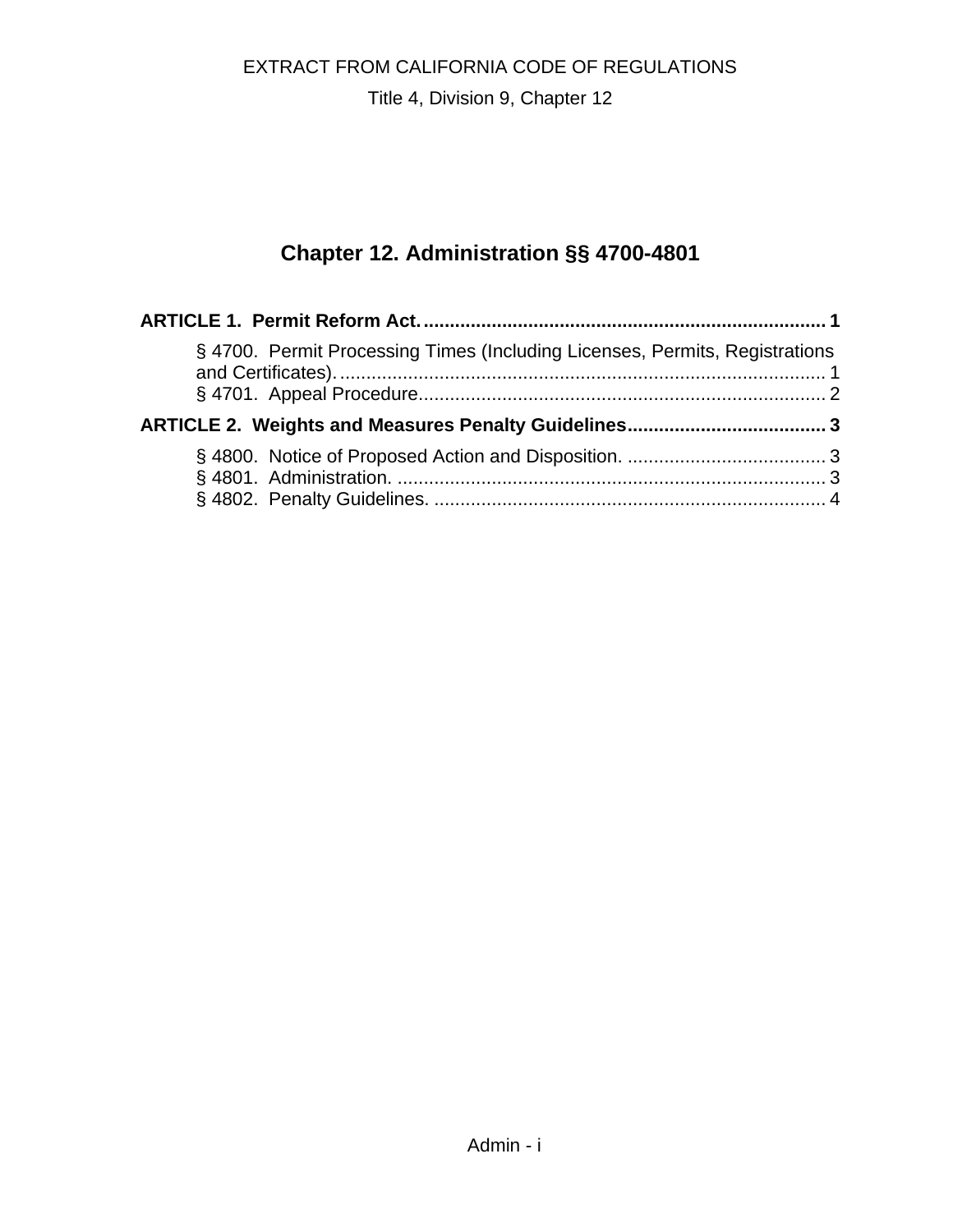## WEIGHING AND MEASURES Part 12 - Administration

## THIS PAGE LEFT INTENTIONALLY BLANK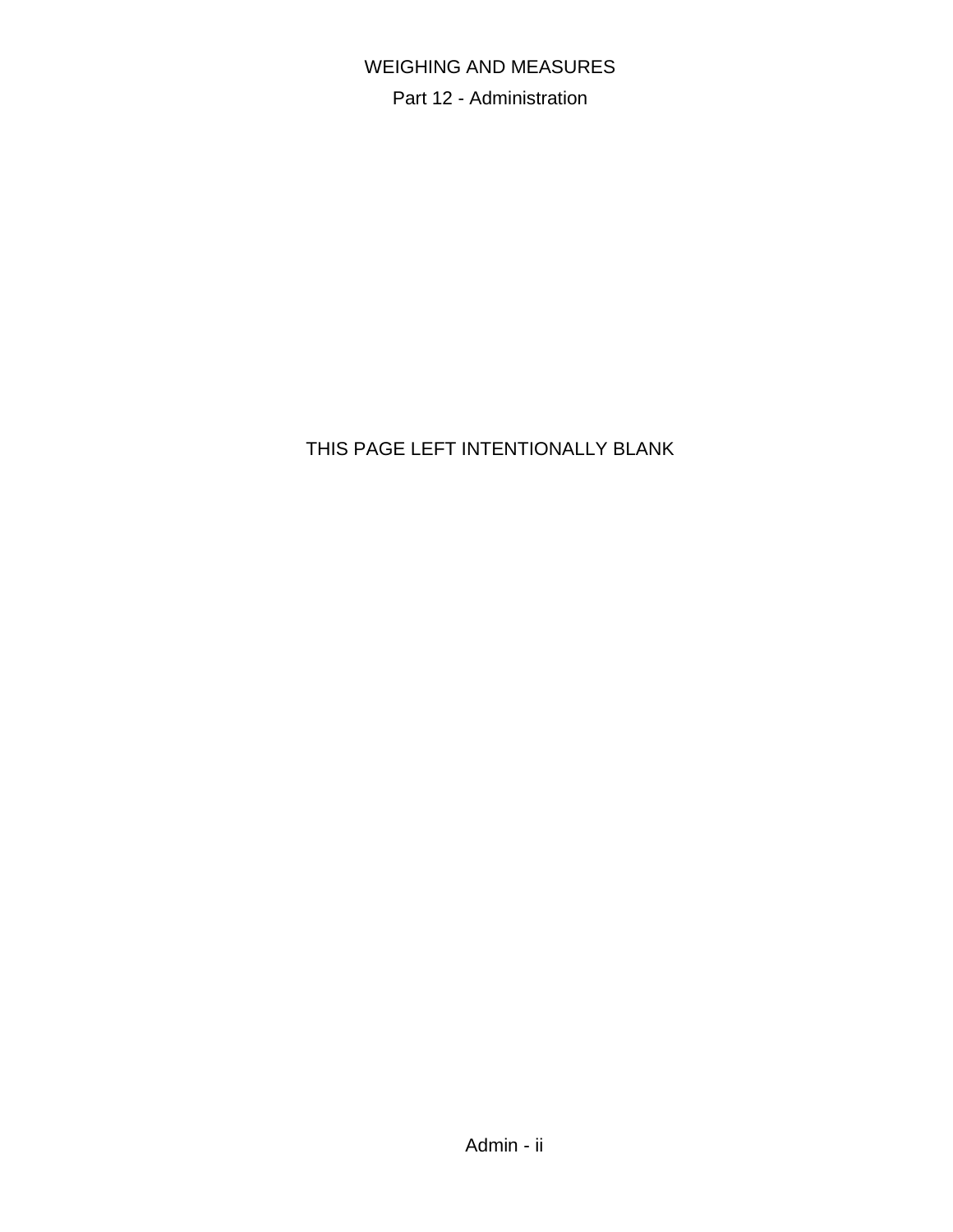Title 4, Division 9, Chapter 12

## **Chapter 12. Administration §§ 4700-4801**

## **ARTICLE 1. Permit Reform Act.**

#### <span id="page-4-1"></span><span id="page-4-0"></span>**§ 4700. Permit Processing Times (Including Licenses, Permits, Registrations and Certificates).**

(a) Within the number of calendar days of receipt of an application for a permit shown in column A of subsection (c), the Division shall inform the applicant in writing that the application is either complete and accepted for filing, or that it is deficient, and what specific information or documentation is required to complete the application. An application is considered complete if all necessary fees and information required by the application form have been submitted.

(b) Within the number of calendar days after receipt of a complete application, as shown in column B of subsection (c), the Department shall approve or disapprove the application.

(c) The Division's minimum, median, and maximum time periods, in calendar days, for processing an application from the receipt of the initial application to the final decision, based on the Department's actual performance during the two years immediately preceding the proposal of this section, are shown in columns C, D, and E of the chart which follows.

|                               | A                                                 | в                                              | C              | D                                                                          | Е  |  |  |
|-------------------------------|---------------------------------------------------|------------------------------------------------|----------------|----------------------------------------------------------------------------|----|--|--|
|                               | Maximum time for<br>notifying that<br>application | Maximum time<br>after receipt of a<br>complete |                | <b>ACTUAL DAYS TO PROCESS</b><br><b>BASED ON PRIOR TWO</b><br><b>YEARS</b> |    |  |  |
| <b>Permit Type</b>            | is complete or                                    | application to                                 | <b>Minimum</b> | Maximum                                                                    |    |  |  |
|                               | deficient<br>(Days)                               | issue<br>or deny permit<br>(Days)              | (Days)         |                                                                            |    |  |  |
| <b>Device</b>                 |                                                   |                                                |                |                                                                            |    |  |  |
| Repairman                     | 30                                                | 35                                             |                | 6                                                                          | 52 |  |  |
| <b>Registration</b>           |                                                   |                                                |                |                                                                            |    |  |  |
| - Renewal                     | 7                                                 | 60                                             | $\overline{1}$ | 17                                                                         | 66 |  |  |
| Weighmaster<br><b>License</b> | 15                                                | 45                                             |                | 12                                                                         | 84 |  |  |
| - Renewal                     | 45                                                | 45                                             |                | 12                                                                         | 84 |  |  |

NOTE: Authority cited: Section 15376, Government Code; and Section 12027, Business and Professions Code. Reference: Section 15376, Government Code.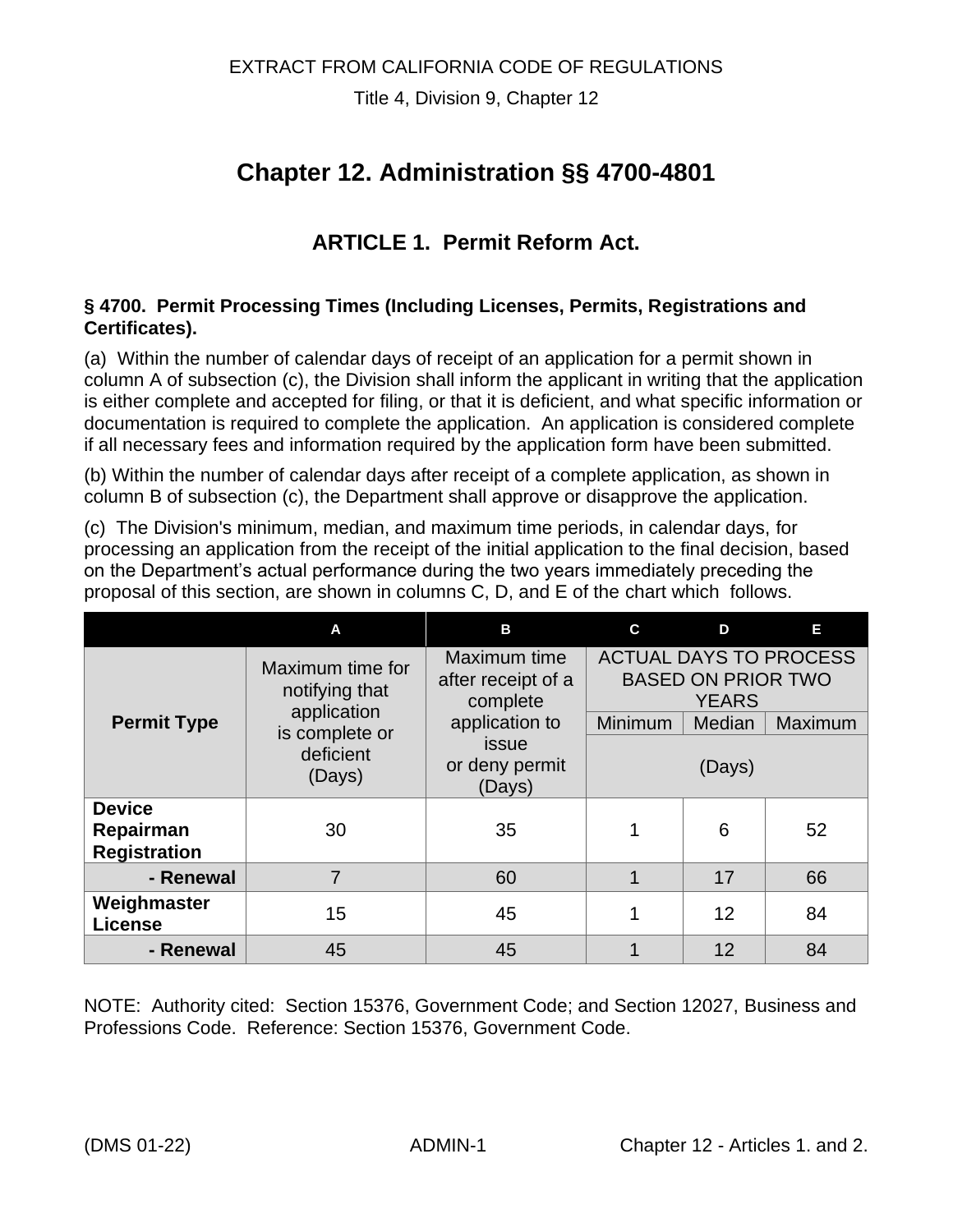Title 4, Division 9, Chapter 12

#### <span id="page-5-0"></span>**§ 4701. Appeal Procedure.**

(a) The following information shall be included on application forms for all Department permits subject to Government Code Sections 15374-15378:

"The Department of Food and Agriculture has established time periods for the processing of permit applications, in compliance with Government Code Sections 15374-15378. Failure to comply with these time periods may be appealed to the Secretary of Food and Agriculture, 1220 N Street, P.O. Box 942871, Sacramento, CA 94271-0001, pursuant to regulations set forth in Title 4, California Code of Regulations, Section 4701. Under certain circumstances, the Secretary may order that the applicant receive a reimbursement of filing fees."

(b) An applicant whose application for a permit has not been processed by the Department within the time periods established by Section 4700 may appeal in writing to the Secretary of the Department of Food and Agriculture. The appeal shall set forth a concise statement of facts and chronology of events regarding the application. An appeal concerning a permit application on which a final decision has been made must be filed within 30 days of the date the applicant was notified of the decision.

(c) The Secretary shall promptly review an appeal filed under this section and, shall issue a decision within 30 days after conducting any investigation of the matter which the Secretary deems appropriate.

(d) If the Secretary finds that a program exceeded the time limit for informing the permit applicant that an application is complete or is deficient and requires additional information to be processed, the Secretary shall direct the program to make its determination by a specified date and so inform the applicant.

(e) The time period within which the Department must make a decision to issue or deny the permit commences with the date the complete application is received. If the Secretary finds that the Department exceeded the time period for acting on a completed application without the good cause defined by Government Code Section 15376(h), all filing fees paid by the permit applicant will be refunded.

NOTE: Authority cited: Sections 15376 and 15378, Government Code; and Section 12027, Business and Professions Code. Reference: Sections 15376 and 15378, Business and Professions Code.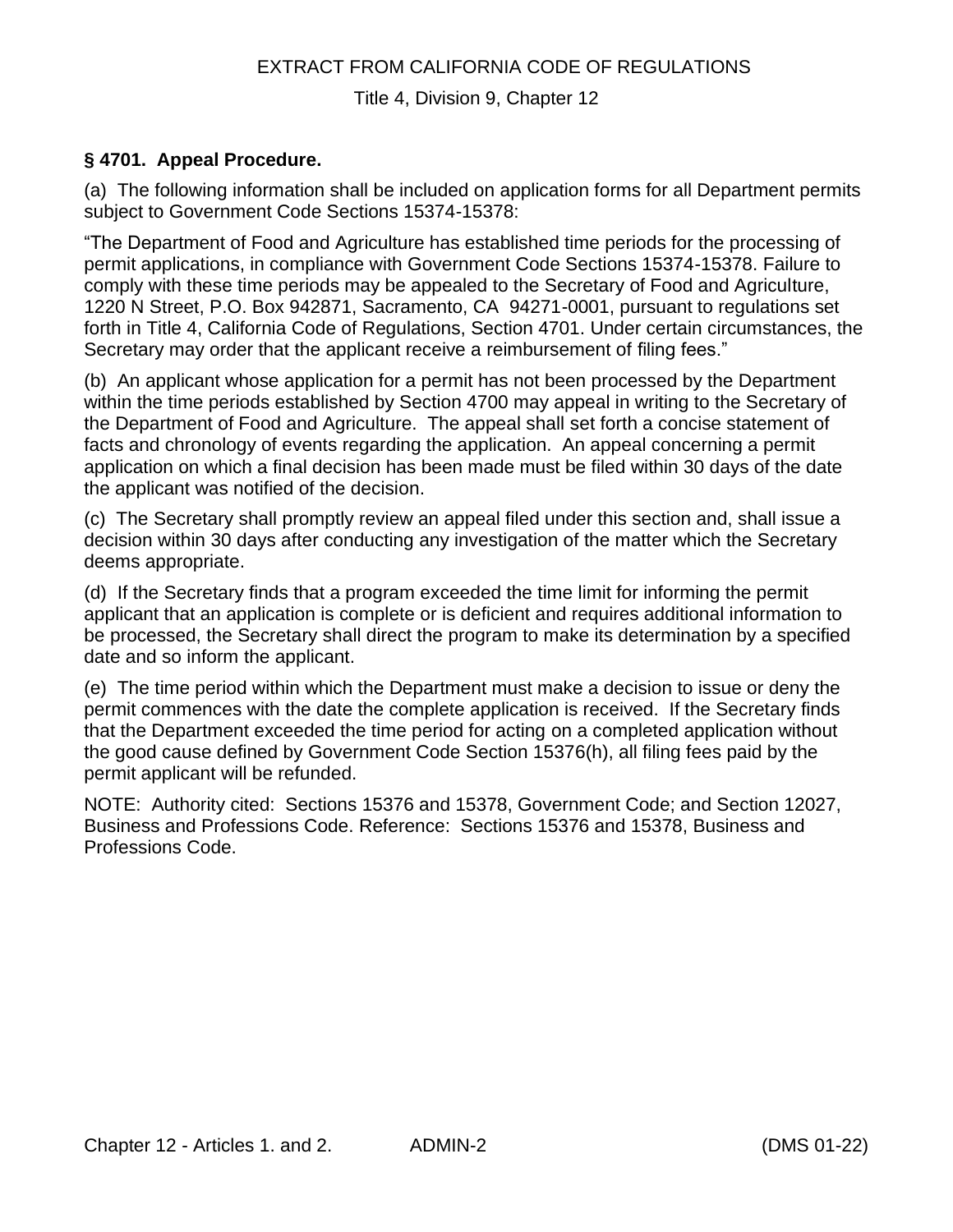Title 4, Division 9, Chapter 12

#### **ARTICLE 2. Weights and Measures Penalty Guidelines**

#### <span id="page-6-1"></span><span id="page-6-0"></span>**§ 4800. Notice of Proposed Action and Disposition.**

(a) When a county sealer takes administrative action, the person charged with a violation (s) shall be notified of the proposed penalty(s) and the right to request a hearing. The notification shall also include the right to appeal to the Secretary pursuant to the procedures provided in Section 12015.3(c) or Section 13302 as appropriate of the Business and Professions Code.

(b) When the State Sealer takes administrative action, the person charged with the violation(s) shall be notified of the proposed penalty(s), and the right to request a hearing. The notification shall also include the right to have the decision reviewed, within 30 days of receiving the sealer's decision, pursuant to Section 12015.3(c) of the Business and Professions Code.

(c) When a respondent in an administrative action agrees to stipulate to the notice of proposed action, a signed stipulation with the payment of the proposed administrative penalty shall be returned to the county/State Sealer within 45 days of the postmark of the notice of proposed action. If the stipulation and payment of the proposed administrative penalty are not received within 45 days, the county/State Sealer may file a certified copy of a final decision that directs the payment of a civil penalty with the clerk of the superior court of any county pursuant to Section 12015.3(d) of Business and Professions Code.

(d) If an administrative hearing is requested, a proposed decision and order shall be made by a hearing officer within 60 days of the conclusion of the hearing. The final decision and order shall be made by the sealer. This order will be mailed to the respondent. Any penalty imposed shall be due and payable within 45 days of the postmark of such order. If a respondent fails to pay the penalty and fails to timely file a written appeal pursuant to Business and Professions Code Section 12015.3(c) or 13302(c), the sealer may take action as provided in Business and Professions Code Sections 12015.3(d) or 13302(d). Action may be taken to collect the penalty and the collection costs actually incurred.

(e) In the event that a respondent fails to comply with the provisions of Business and Professions Code Sections 12015.3 or 13302, the sealer may take the action proposed without a hearing. This action may include collection of the penalty and the collection costs actually incurred.

NOTE: Authority cited: Sections 12015.3(b) and 13302(b), Business and Professions Code. Reference: Sections 12015.3(b) and 13302(b), Business and Professions Code.

#### <span id="page-6-2"></span>**§ 4801. Administration.**

(a) When a county sealer initiates an action, the sealer shall send a copy of the notice of proposed action to the State Sealer at the time of notice to the person charged with the violation(s). Additionally, the county sealer shall inform the State Sealer of violations for which penalties have been assessed. On at least an annual basis, the State Sealer shall inform county sealers throughout the State of violations for which penalties have been assessed.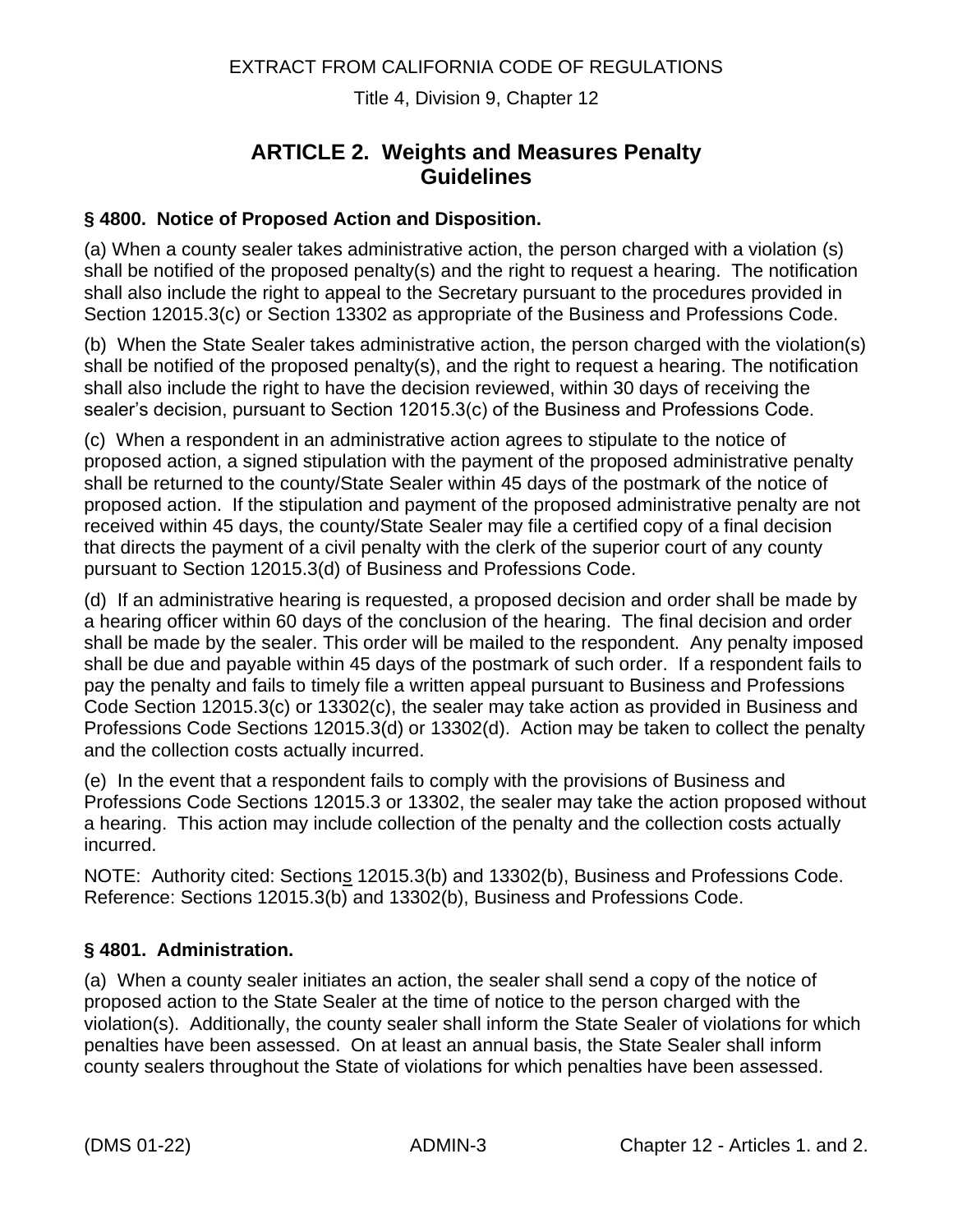#### Title 4, Division 9, Chapter 12

(b) When the State initiates the action, the State Sealer shall send a copy of the notice of proposed action to the county sealer involved. This notice shall also be sent, at the time of notice, to the person charged with the violation(s). The State Sealer shall also inform the county sealer in which the action has been initiated of violations for which penalties have been assessed.

NOTE: Authority cited: Section 12027, Business and Professions Code. Reference: Section 12027, Business and Professions Code.

#### <span id="page-7-0"></span>**§ 4802. Penalty Guidelines.**

In applying Sections 12015.3 or 13302 of the Business and Professions Code, the sealer shall use the provisions of this section to determine the types of violations for which penalties may be assessed and the amounts of the penalties. Nothing in this article prohibits a sealer from seeking other relief through the criminal or civil court process in lieu of administrative action.

(a) For the purposes of this article, violation types are designated as "Category A", "Category B", and "Category C".

- (1) "Category A" violations are violations in which there are actual, or there is the potential for actual false, deceptive, or misleading business practices, or significant monetary loss to consumers; or repeated violations of subparagraph (2) that occurred within a two-year period at the same location and which resulted in an action and subsequent penalty. Included in this category are certain violations subject to prior legislated fine levels pursuant to Business and Professions Code Section 12729. The appropriate penalty range for these violations is \$400-\$1,000; however, such penalty shall not exceed the maximum criminal fine specified in the charging section.
- (2) "Category B" violations are violations in which there is a reasonable potential for intermediate level of consumer or competitive harm; or repeated violations of subparagraph (3) that occurred within a two-year period at the same location and which resulted in an action and subsequent penalty. The appropriate penalty range for these violations is \$150-\$600; however, such penalty shall not exceed the maximum criminal fine specified in the charging section.
- (3) "Category C" violations are primarily violations that would typically have a less egregious effect on consumers or equitable competition in the marketplace. Included in this category are other violations included in Business and Professions Code, Division 5 that are not included in Table A. The appropriate penalty range for these violations is \$50-\$250; however, such penalty shall not exceed the maximum criminal fine specified in the charging section.

(b) Table A shall be used to establish the level of severity of a particular violation and its corresponding penalty range. Except where specific violation parameters are provided, the violation column in Table A is an abbreviated description of the corresponding section in the California Business and Professions Code, Division 5, Weights and Measures.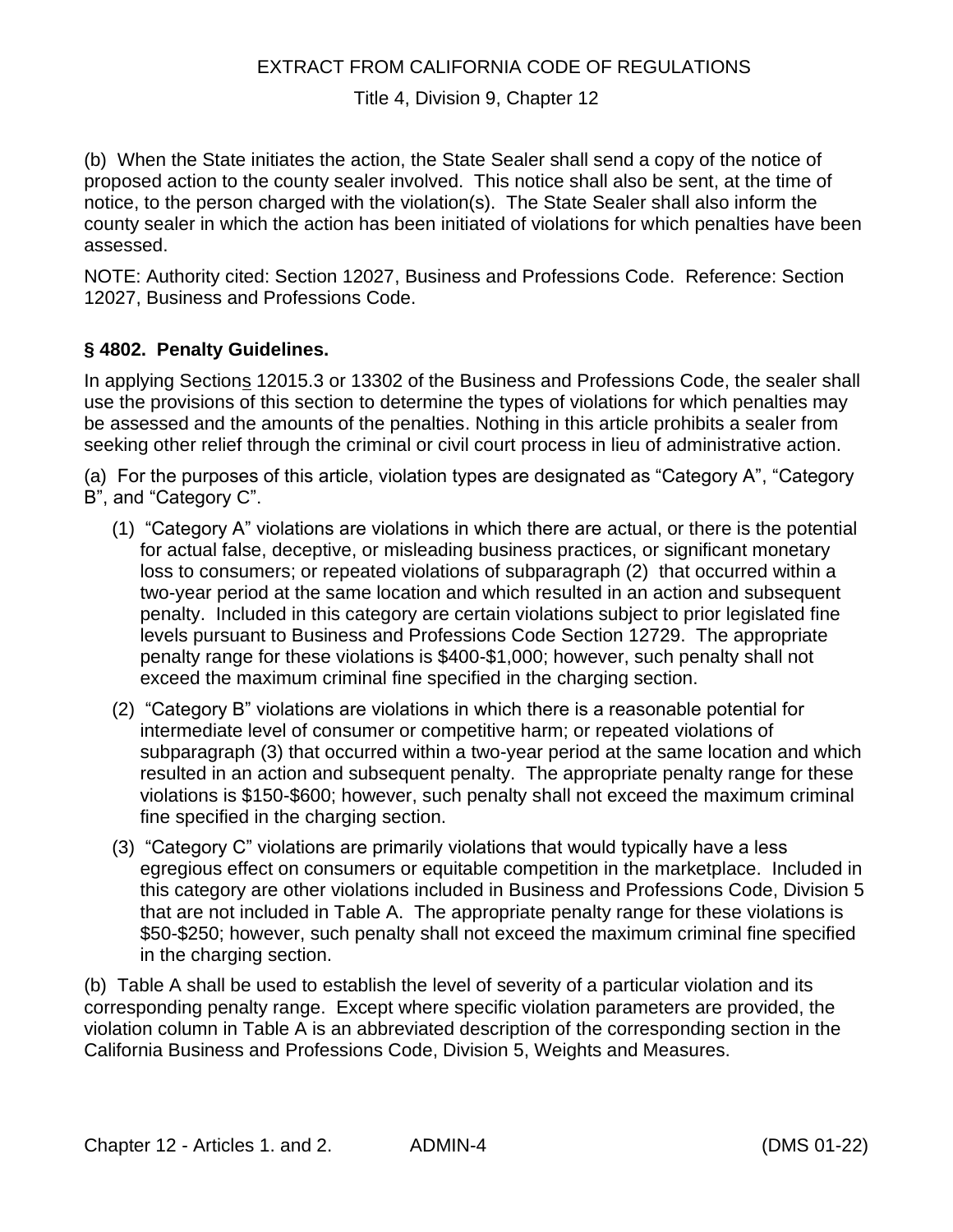|                             | $1 =$ Category A                                                                               | $2 =$ Category B                                                                                                              | $3 =$ Category C |                 |                |              |
|-----------------------------|------------------------------------------------------------------------------------------------|-------------------------------------------------------------------------------------------------------------------------------|------------------|-----------------|----------------|--------------|
|                             | (\$400 to \$1,000)                                                                             | (\$150 to \$600)                                                                                                              |                  | (\$50 to \$250) |                |              |
|                             |                                                                                                |                                                                                                                               |                  |                 | <b>TYPE</b>    |              |
| <b>B&amp;P §</b>            |                                                                                                | <b>TABLE A VIOLATIONS</b>                                                                                                     |                  | 1               | $\overline{2}$ | 3            |
| 12016                       | Hindering or obstructing sealer.                                                               |                                                                                                                               |                  | 1               |                |              |
| 12018                       | inspection                                                                                     | Neglect or Refusal to exhibit weighing or measuring device for                                                                |                  | 1               |                |              |
| 12021                       |                                                                                                | Marking or stamping false or short weight or measure on<br>containers: Taking false tare (knowingly).                         |                  | 1               |                |              |
| 12022.5                     | Fresh meats or roasts: Advertising/selling on basis of net<br>weight, not including added fat. |                                                                                                                               | $\overline{2}$   |                 |                |              |
| 12023                       |                                                                                                | Selling according to gross weight or measure.                                                                                 |                  |                 | $\overline{2}$ |              |
|                             |                                                                                                | Selling in less quantity than represented: Prepackaged -<br>Labeled and sold, but not packed on the same premises.            |                  |                 |                |              |
| 12024                       | Single Lot:                                                                                    |                                                                                                                               |                  |                 |                |              |
| (Prepacked                  | Overcharge less than $50¢$ .                                                                   |                                                                                                                               |                  |                 |                | 3            |
| product-                    | Overcharge $50¢$ to \$2.00.                                                                    |                                                                                                                               |                  |                 | $\overline{2}$ |              |
| <b>Labeled</b><br>and sold, |                                                                                                | Overcharge more than \$2.00.                                                                                                  |                  | 1               |                |              |
| but not                     | Total of All Lots:<br>$\mathcal{L}^{\pm}$                                                      |                                                                                                                               |                  |                 |                |              |
| packed on<br>the same       |                                                                                                | Overcharge less than \$2.00.                                                                                                  |                  |                 |                | 3            |
| premises)                   |                                                                                                | Overcharge \$2.00 to \$10.00.                                                                                                 |                  |                 | $\overline{2}$ |              |
|                             |                                                                                                | Overcharge more than \$10.00.                                                                                                 |                  | 1               |                |              |
|                             |                                                                                                | Short measure bulk wood deliveries.                                                                                           |                  | 1               |                |              |
| 12024                       | premises                                                                                       | Selling in less quantity than represented (per BPC §12024.3)<br>criteria) Prepackaged – Packed, labeled, and sold on the same |                  |                 |                |              |
| (Prepacked                  | - Single Lot (unknowingly):                                                                    |                                                                                                                               |                  |                 |                |              |
| $product -$<br>Packed,      | Overcharge of \$2.00 or less                                                                   |                                                                                                                               |                  |                 |                | $\mathbf{3}$ |
| labeled, and                |                                                                                                | Overcharge more than \$2.00                                                                                                   |                  | 1               |                |              |
| sold on the<br>same         |                                                                                                | - Total of Multiple Lots (unknowingly):                                                                                       |                  |                 |                |              |
| premises)                   |                                                                                                | Overcharge of less than \$2.00                                                                                                |                  |                 |                | $\mathbf{3}$ |
|                             |                                                                                                | Overcharge \$2.00 to \$10.00                                                                                                  |                  |                 | $\overline{2}$ |              |
|                             |                                                                                                | Overcharge more than \$10.00                                                                                                  |                  | 1               |                |              |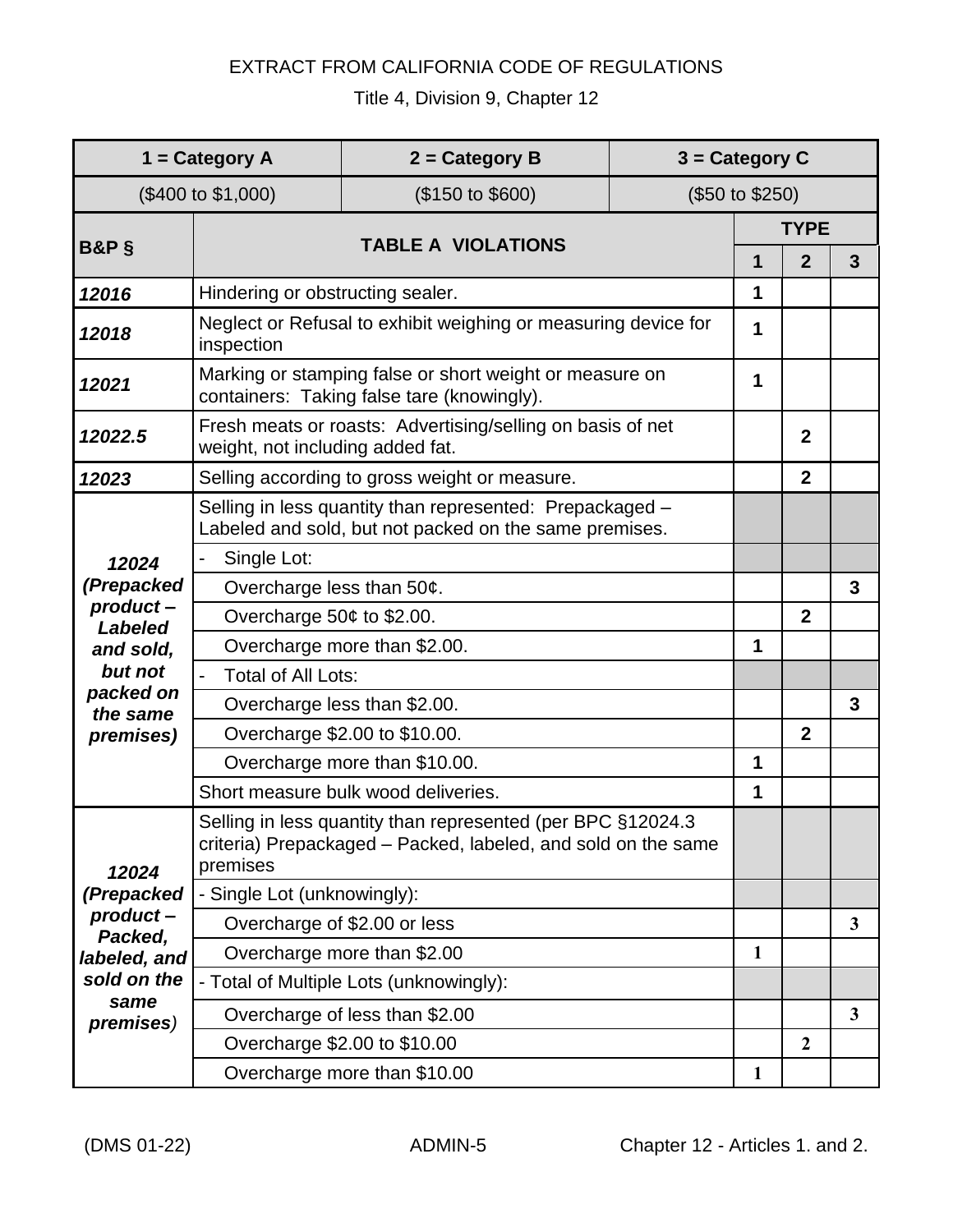|                                                  | $1 =$ Category A<br>$2 =$ Category B<br>$3 =$ Category C                                                                                |                                                                                                                                                                                  |  |              |                  |   |
|--------------------------------------------------|-----------------------------------------------------------------------------------------------------------------------------------------|----------------------------------------------------------------------------------------------------------------------------------------------------------------------------------|--|--------------|------------------|---|
|                                                  | (\$400 to \$1,000)<br>(\$150 to \$600)<br>(\$50 to \$250)                                                                               |                                                                                                                                                                                  |  |              |                  |   |
|                                                  | <b>TABLE A VIOLATIONS</b>                                                                                                               |                                                                                                                                                                                  |  |              | <b>TYPE</b>      |   |
| <b>B&amp;P §</b>                                 |                                                                                                                                         |                                                                                                                                                                                  |  | 1            | $\overline{2}$   | 3 |
| 12024<br>(Wholesale<br>or retail lots<br>$- not$ | by retailer                                                                                                                             | Selling in less quantity than represented:<br>Prepackaged - Wholesale or retail lots - Not packed or labeled                                                                     |  |              |                  |   |
| packed or                                        |                                                                                                                                         | Overcharge not more than \$50.00                                                                                                                                                 |  |              | $\overline{2}$   |   |
| labeled by<br>retailer)                          |                                                                                                                                         | Overcharge more than \$50.00                                                                                                                                                     |  | 1            |                  |   |
| 12024.1                                          |                                                                                                                                         | Misrepresenting charge for service rendered (willfully).                                                                                                                         |  | $\mathbf{1}$ |                  |   |
|                                                  | Unlawful computation of value.<br>(A)                                                                                                   | Test Purchase of Commodities by Weight, Measure, or                                                                                                                              |  |              |                  |   |
|                                                  | pricing integrity)                                                                                                                      | Count, Determined at Time of Sale:<br>(Applies to any number of items purchased or inspected for                                                                                 |  |              |                  |   |
|                                                  | - Overcharged on One Item: Overcharge equals 15¢ or<br>more and is 5% or more of correct value for that item.                           |                                                                                                                                                                                  |  |              | $\overline{2}$   |   |
|                                                  | - Overcharged on Two or More Items: Total Overcharge<br>equals 15¢ or more and is 3% or more of correct total<br>value for those items. |                                                                                                                                                                                  |  |              |                  |   |
|                                                  |                                                                                                                                         | (B) Scanning/Automated and Other Check stand Inspections.                                                                                                                        |  |              |                  |   |
| 12024.2                                          | inspected.                                                                                                                              | - Overcharged on fewer than 10% of items purchased or<br>inspected for pricing integrity or total overcharge is less<br>than 2% of correct total price of all items purchased or |  |              |                  | 3 |
|                                                  |                                                                                                                                         | - Overcharged on 10% or more but on fewer than 12% of<br>items purchased or inspected for pricing integrity.                                                                     |  |              | $\boldsymbol{2}$ |   |
|                                                  |                                                                                                                                         | - Total overcharge 2% or more but less than 4% of correct<br>total price of all items purchased or inspected.                                                                    |  |              | $\boldsymbol{2}$ |   |
|                                                  |                                                                                                                                         | - Overcharged on 12% or more of items purchased or<br>inspected for pricing integrity.                                                                                           |  | 1            |                  |   |
|                                                  |                                                                                                                                         | - Total overcharge 4% or more of the correct total price of<br>all items purchased or inspected.                                                                                 |  | 1            |                  |   |
|                                                  |                                                                                                                                         | Test Sample Size of 10 or Fewer Items                                                                                                                                            |  |              |                  |   |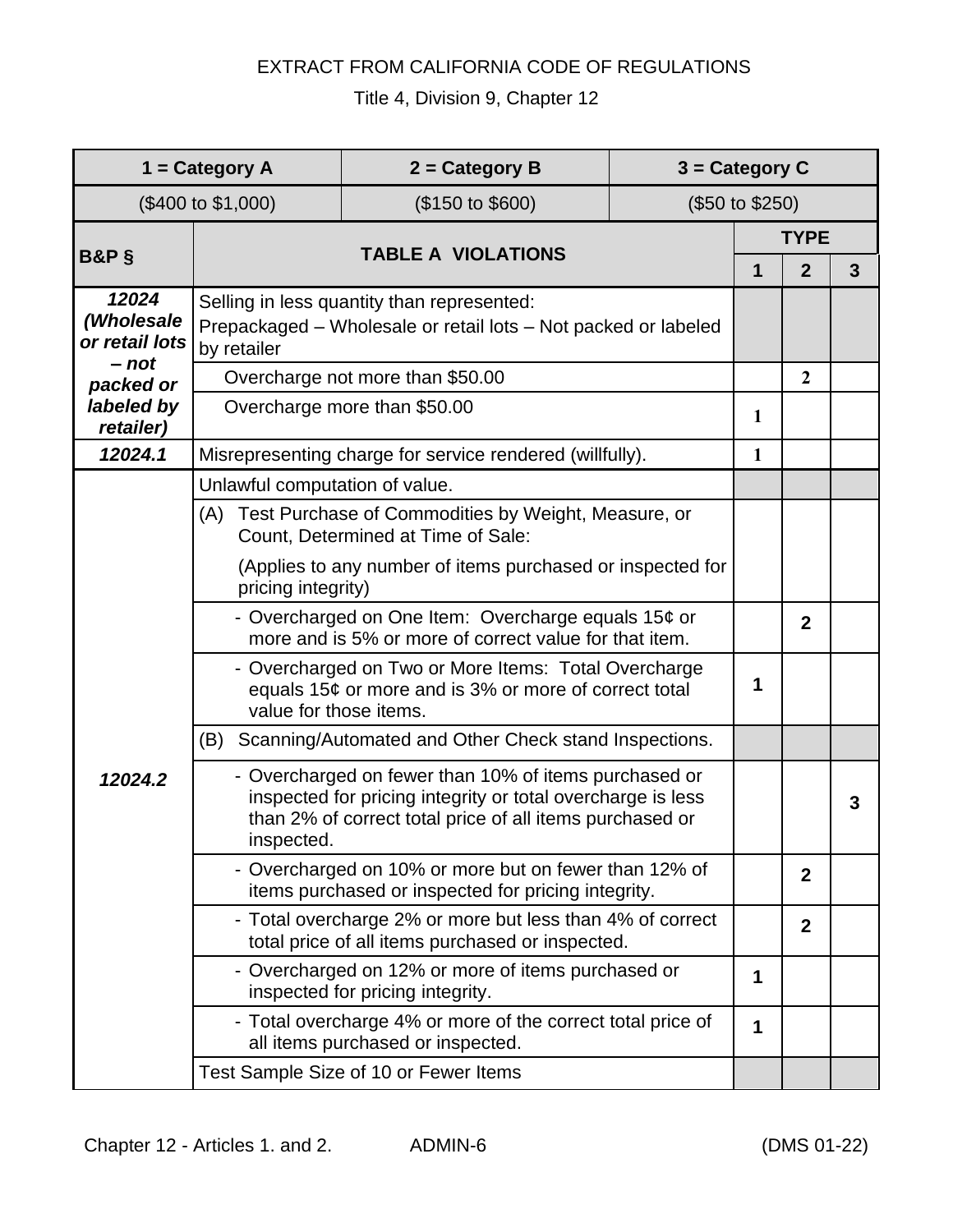|                  | $1 =$ Category A                                                                                   | $2 =$ Category B                                                                                                                                                                          | $3 =$ Category C |                 |                  |   |
|------------------|----------------------------------------------------------------------------------------------------|-------------------------------------------------------------------------------------------------------------------------------------------------------------------------------------------|------------------|-----------------|------------------|---|
|                  | (\$400 to \$1,000)                                                                                 | (\$150 to \$600)                                                                                                                                                                          |                  | (\$50 to \$250) |                  |   |
|                  |                                                                                                    |                                                                                                                                                                                           |                  |                 | <b>TYPE</b>      |   |
| <b>B&amp;P §</b> |                                                                                                    | <b>TABLE A VIOLATIONS</b>                                                                                                                                                                 |                  | 1               | $\overline{2}$   | 3 |
|                  |                                                                                                    | ("Initial Standard Inspections" as defined by BPC §13350<br>or "Special Inspections" as defined by BPC §13356):                                                                           |                  |                 |                  |   |
|                  |                                                                                                    | - Overcharge on any item does not exceed 8% of the<br>correct price of that item                                                                                                          |                  |                 |                  | 3 |
|                  |                                                                                                    | - Overcharge on any item is greater than 8% but does not<br>exceed 15% of the correct price of that item                                                                                  |                  |                 | $\overline{2}$   |   |
|                  |                                                                                                    | - Overcharge on any item is greater than 15% of the<br>correct price of that item                                                                                                         |                  | 1               |                  |   |
| 12024.5          | <i>items.</i>                                                                                      | Sale of fowl, meat, or fish other than by weight: ready-to-eat                                                                                                                            |                  |                 | $\mathbf{2}$     |   |
| 12024.55         |                                                                                                    | Door-to-door salespersons; failure to provide price per pound<br>statements on packages.                                                                                                  |                  |                 | $\mathbf{2}$     |   |
| 12024.6          | Prohibition of advertising intended to entice customer into<br>transaction other than represented. |                                                                                                                                                                                           |                  | 1               |                  |   |
| 12024.7          | with meat sale.                                                                                    | Failure to provide: A statement of weight and type of cuts of<br>meat sold; itemized statement showing quantity of fruits,<br>vegetables, and other food products delivered in connection |                  |                 |                  |   |
| 12024.9          | weight.                                                                                            | Failure to provide a statement of weights supplied to consumer<br>upon direct sale of meat on basis of primal cuts or carcass                                                             |                  |                 | $\mathbf{2}$     |   |
| 12024.10         | sold.                                                                                              | Failure to retain a document stating weight and cut of meat                                                                                                                               |                  |                 | $\boldsymbol{2}$ |   |
| 12025            | quantity.                                                                                          | Refusal to exhibit commodity being sold at given weight or                                                                                                                                |                  | 1               |                  |   |
| 12025.5          | §§ 12211 or 12607.                                                                                 | Identification of commodity or container ordered "off sale" under                                                                                                                         |                  | 1               |                  |   |
| 12107            |                                                                                                    | Violation of tolerances and specifications for commercial<br>weighing and measuring apparatus.                                                                                            |                  |                 |                  | 3 |
| 12107.1          |                                                                                                    | Establishment of commodity standards, weights, measures, and<br>counts: Procedure: Unlawful sales.                                                                                        |                  |                 |                  | 3 |
| 12500.5          |                                                                                                    | Approval and certification of commercial instruments: Sale or<br>use for commercial purposes of nonapproved instruments.                                                                  |                  |                 | $\overline{2}$   |   |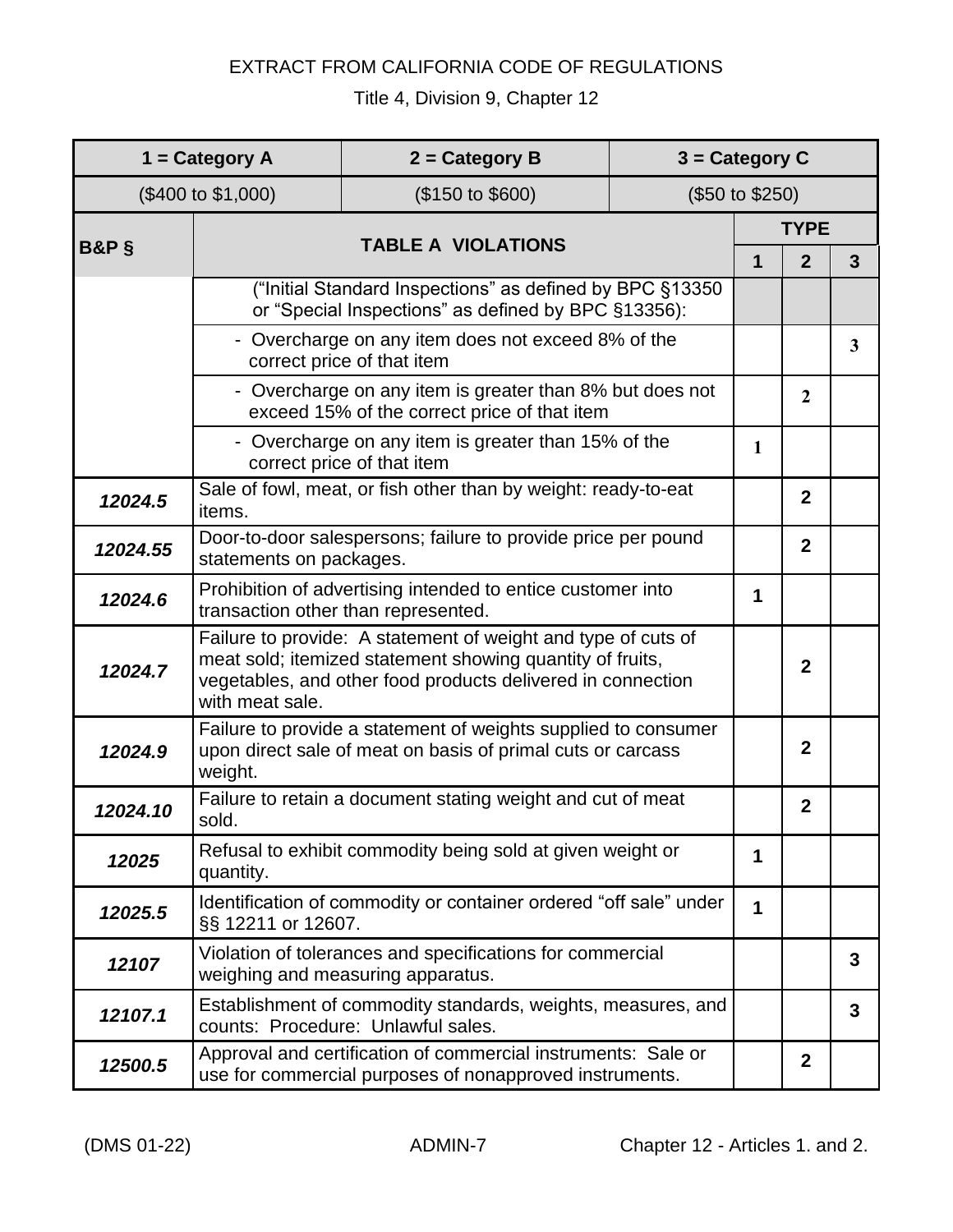|                                        | $1 =$ Category A                                                                                                                  | $2 =$ Category B                                                                                                 | $3 =$ Category C |   |                  |              |
|----------------------------------------|-----------------------------------------------------------------------------------------------------------------------------------|------------------------------------------------------------------------------------------------------------------|------------------|---|------------------|--------------|
| (\$400 to \$1,000)<br>(\$150 to \$600) |                                                                                                                                   |                                                                                                                  | (\$50 to \$250)  |   |                  |              |
|                                        |                                                                                                                                   |                                                                                                                  |                  |   | <b>TYPE</b>      |              |
| <b>B&amp;P §</b>                       | <b>TABLE A VIOLATIONS</b>                                                                                                         |                                                                                                                  |                  | 1 | $\overline{2}$   | 3            |
| 12507                                  | Repair of "out of order" instruments: Time: Disuse: Effect of<br>refusal or neglect to repair: Disposition of seized instruments. |                                                                                                                  |                  | 1 |                  |              |
| 12508                                  | Removal or obliteration of sealer's tag or device.                                                                                |                                                                                                                  |                  | 1 |                  |              |
|                                        |                                                                                                                                   | Presumption of intent to violate law:                                                                            |                  |   |                  |              |
|                                        | Using an incorrect device.<br>(1)                                                                                                 |                                                                                                                  |                  |   | $\mathbf{2}$     |              |
|                                        | (2)                                                                                                                               | Sells commercial device not sealed within last year.                                                             |                  |   |                  | $\mathbf{3}$ |
|                                        | (3)                                                                                                                               | Using a condemned device contrary to law.                                                                        |                  | 1 |                  |              |
|                                        | Uses for commercial purposes an unsealed, incorrect<br>(4)<br>device not kept at fixed location.                                  |                                                                                                                  |                  |   | $\mathbf{2}$     |              |
| 12510(a)                               | (5)<br>Used to falsify.                                                                                                           |                                                                                                                  |                  | 1 |                  |              |
|                                        | Location of retail scale.<br>(6)                                                                                                  |                                                                                                                  |                  |   | $\overline{2}$   |              |
|                                        | (7)                                                                                                                               | False computation of price.                                                                                      |                  |   | $\overline{2}$   |              |
|                                        | (8)<br>Return to zero (knowingly).                                                                                                |                                                                                                                  |                  |   |                  |              |
|                                        | Deliver for test.<br>(9)                                                                                                          |                                                                                                                  |                  |   | $\mathbf{2}$     |              |
|                                        |                                                                                                                                   | (10) Sells, uses, rents, loans incorrect device.                                                                 |                  |   | $\mathbf{2}$     |              |
| 12512                                  |                                                                                                                                   | Purchase of less than true quantity.                                                                             |                  | 1 |                  |              |
| 12515                                  | county sealer.                                                                                                                    | (a) Repair, sale, or installation of instrument: Failure to notify                                               |                  |   | $\mathbf{2}$     |              |
| 12516                                  |                                                                                                                                   | Location of scale when auctioning livestock                                                                      |                  |   | $\mathbf{2}$     |              |
| 12532                                  |                                                                                                                                   | (a) Engaging in business as a service agency when not<br>registered with the Secretary of Food and Agriculture   |                  |   | $\boldsymbol{2}$ |              |
|                                        | and testing equipment                                                                                                             | (a) (1) Not possessing or having available necessary standards                                                   |                  |   |                  | 3            |
| 12533                                  |                                                                                                                                   | (a) (2) Standards and testing equipment shall meet<br>specifications and tolerances in NIST 105 Series Handbooks |                  |   |                  | 3            |
|                                        | license                                                                                                                           | (b) Ensure every service agent has a current service agent                                                       |                  |   | $\overline{2}$   |              |
|                                        |                                                                                                                                   | (c) Possess a current copy of Title 4 of the California Code of<br>Regulations, Field Reference Manual           |                  |   |                  | 3            |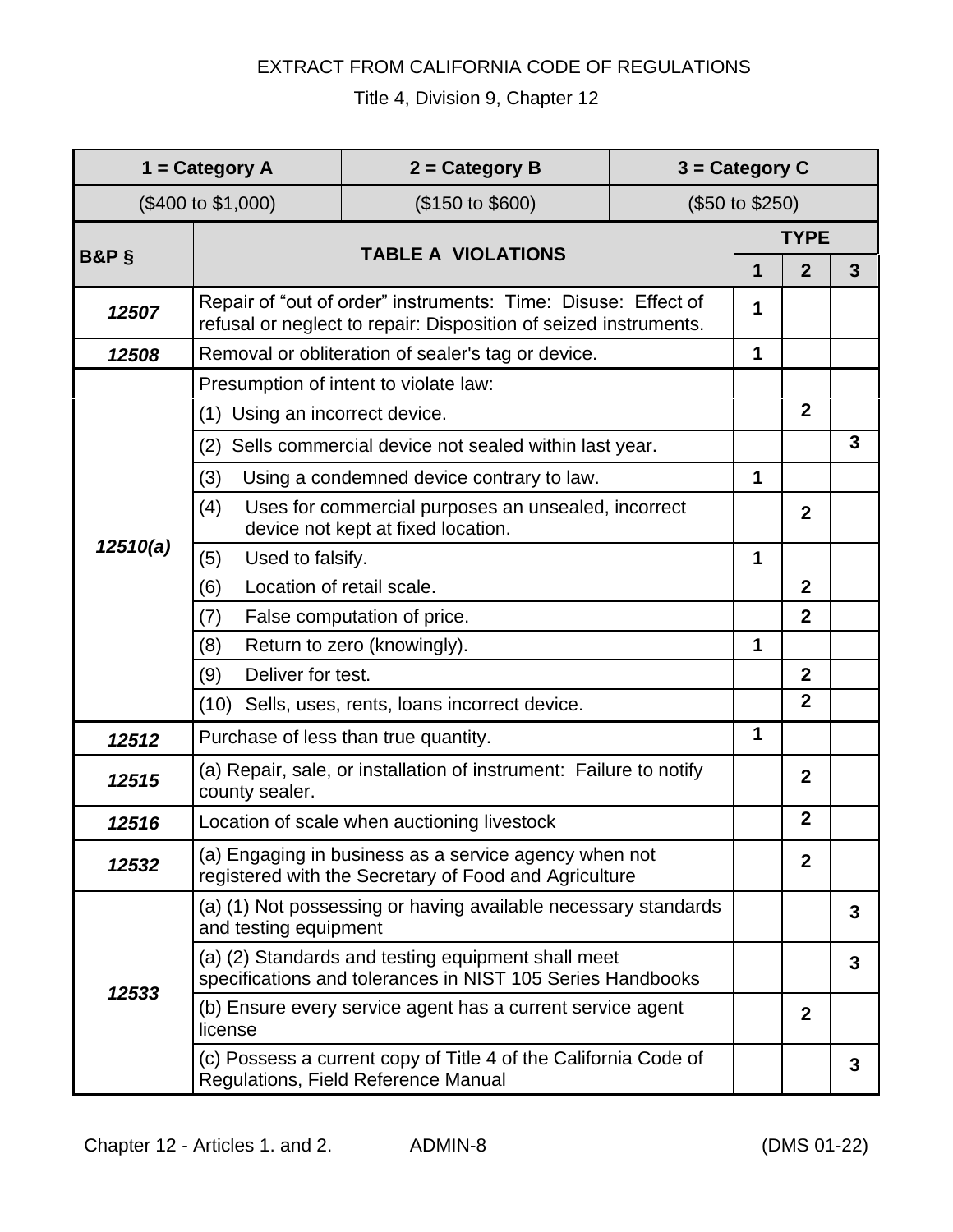|                  | $1 =$ Category A                                                                                                                                                                           | $2 =$ Category B                                                                                                                                                                           | $3 =$ Category C |                 |                  |   |
|------------------|--------------------------------------------------------------------------------------------------------------------------------------------------------------------------------------------|--------------------------------------------------------------------------------------------------------------------------------------------------------------------------------------------|------------------|-----------------|------------------|---|
|                  | (\$400 to \$1,000)                                                                                                                                                                         | (\$150 to \$600)                                                                                                                                                                           |                  | (\$50 to \$250) |                  |   |
|                  |                                                                                                                                                                                            |                                                                                                                                                                                            |                  |                 | <b>TYPE</b>      |   |
| <b>B&amp;P §</b> |                                                                                                                                                                                            | <b>TABLE A VIOLATIONS</b>                                                                                                                                                                  |                  | 1               | $\overline{2}$   | 3 |
| 12534            |                                                                                                                                                                                            | Use suitable and sufficient standards, permanently and<br>uniquely identified and have a current certificate of accuracy                                                                   |                  |                 |                  | 3 |
| 12540            |                                                                                                                                                                                            | Service agent examination and licensing                                                                                                                                                    |                  |                 | $\overline{2}$   |   |
| 12602            | Distributing commodity contained in nonconforming package:<br>Exception for wholesale or retail distributors not engaged in<br>packaging or labeling.                                      |                                                                                                                                                                                            |                  |                 | $\mathbf{2}$     |   |
|                  | provisions of regulations.                                                                                                                                                                 | Regulations to be established by Secretary: Required                                                                                                                                       |                  |                 |                  |   |
| 12603            |                                                                                                                                                                                            | Identity of commodity and/or name and place of business of<br>packer/distributor/manufacturer.                                                                                             |                  |                 | $\mathbf{2}$     |   |
|                  |                                                                                                                                                                                            | Net quantity of contents not on container or label.                                                                                                                                        |                  |                 | $\overline{2}$   |   |
| 12605            | Prohibition of distribution of packaged commodity containing<br>qualifying words in separate statement of net quantity of<br>contents: Supplemental statements: Prohibited qualifications. |                                                                                                                                                                                            |                  |                 | $\mathbf{2}$     |   |
| 12606            |                                                                                                                                                                                            | Containers not to be constructed or filled as to facilitate fraud                                                                                                                          |                  |                 | $\overline{2}$   |   |
| 12606.2          |                                                                                                                                                                                            | Misleading food containers, prohibited                                                                                                                                                     |                  |                 | $\mathbf{2}$     |   |
| 12602            | packaging or labeling.                                                                                                                                                                     | Distributing commodity contained in nonconforming package:<br>Exception for wholesale or retail distributors not engaged in                                                                |                  |                 | $\mathbf{2}$     |   |
|                  | provisions of regulations.                                                                                                                                                                 | Regulations to be established by Secretary: Required                                                                                                                                       |                  |                 |                  |   |
| 12603            |                                                                                                                                                                                            | Identity of commodity and/or name and place of business of<br>packer/distributor/manufacturer.                                                                                             |                  |                 | $\boldsymbol{2}$ |   |
|                  |                                                                                                                                                                                            | Net quantity of contents not on container or label.                                                                                                                                        |                  |                 | $\overline{2}$   |   |
| 12605            |                                                                                                                                                                                            | Prohibition of distribution of packaged commodity containing<br>qualifying words in separate statement of net quantity of<br>contents: Supplemental statements: Prohibited qualifications. |                  |                 | $\mathbf{2}$     |   |
| 12606            |                                                                                                                                                                                            | Containers not to be constructed or filled as to facilitate fraud                                                                                                                          |                  |                 | $\mathbf{2}$     |   |
| 12606.2          |                                                                                                                                                                                            | Misleading food containers, prohibited                                                                                                                                                     |                  |                 | $\mathbf{2}$     |   |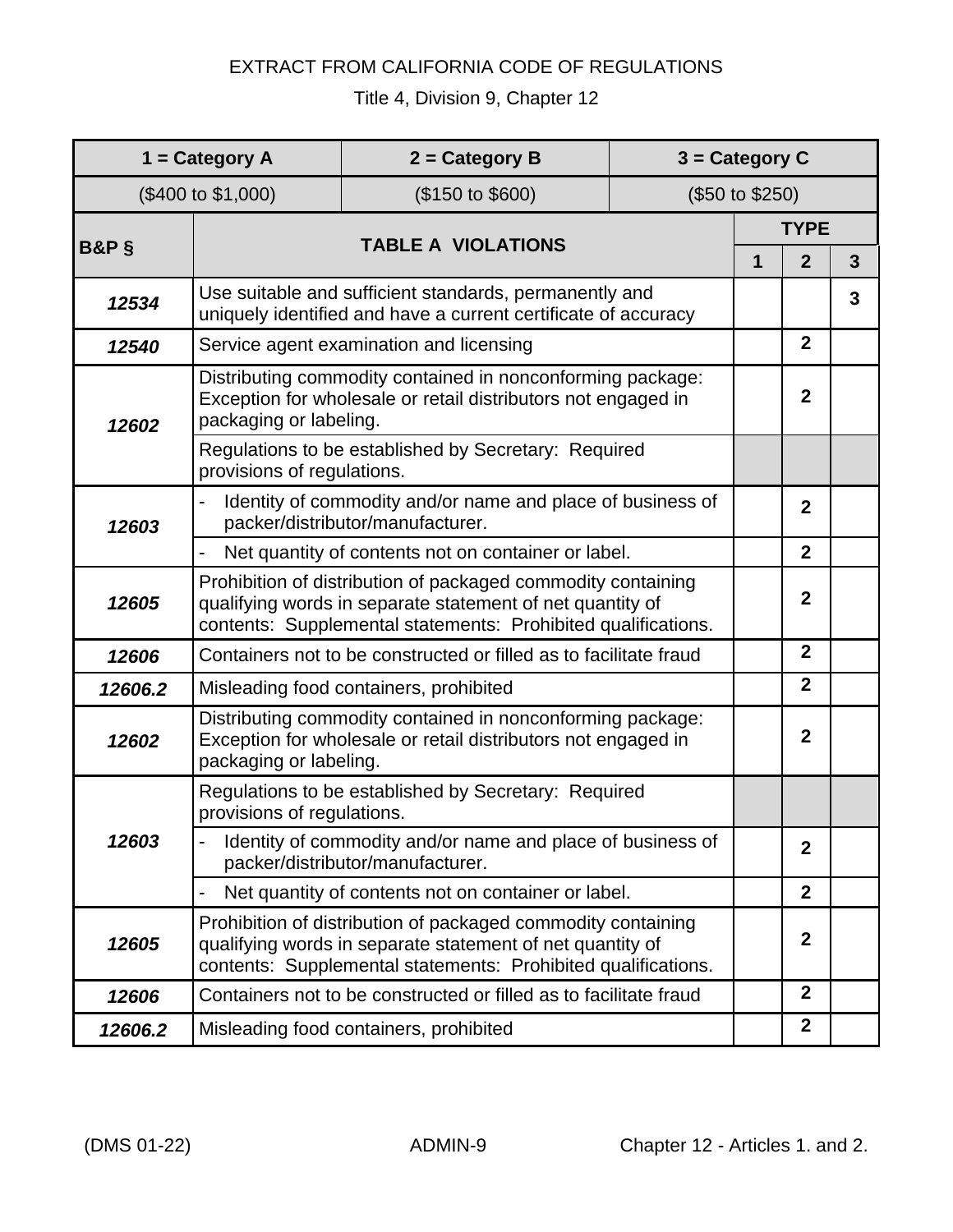|                  | $1 =$ Category A            | $2 =$ Category B                                                                                                                   | $3 =$ Category C |   |                         |   |
|------------------|-----------------------------|------------------------------------------------------------------------------------------------------------------------------------|------------------|---|-------------------------|---|
|                  | (\$400 to \$1,000)          | (\$150 to \$600)                                                                                                                   | (\$50 to \$250)  |   |                         |   |
|                  |                             |                                                                                                                                    |                  |   | <b>TYPE</b>             |   |
| <b>B&amp;P §</b> |                             | <b>TABLE A VIOLATIONS</b>                                                                                                          |                  | 1 | $\overline{2}$          | 3 |
| 12611            | displayed.                  | Selling commodity in nonconforming container or with<br>nonconforming label: Required information not prominently                  |                  |   | $\mathbf{2}$            |   |
| 12703            |                             | Weighmaster License, fee and/or penalty required.                                                                                  |                  |   | $\overline{2}$          |   |
| 12704            | Weighmaster License fee.    |                                                                                                                                    |                  |   | $\overline{2}$          |   |
| 12705            |                             | Change in legal entity of weighmaster licensee.                                                                                    |                  |   | $\overline{2}$          |   |
| 12707            |                             | Weighmaster License renewal; failure to pay fee when due.                                                                          |                  |   | $\overline{2}$          |   |
| 12710.5          | (b)<br>weighmaster.         | Failure to notify of replacement/deletion of deputy                                                                                |                  |   |                         | 3 |
| 12711            |                             | When weighmaster certificate to be issued.                                                                                         |                  |   | $\overline{2}$          |   |
|                  |                             | Issuance of certificate by one other than weighmaster making<br>determination; transfer of weight or measure to other certificate. |                  |   |                         |   |
| 12712            | (a)<br>another weighmaster. | Weighmaster certificates issued based on information from                                                                          |                  |   | $\overline{2}$          |   |
|                  | (b)                         | Transfer of weight from one certificate to another.                                                                                |                  |   | $\overline{2}$          |   |
|                  | (a)                         | Responsibility for completeness of weighmaster certificate.                                                                        |                  |   | $\mathbf{2}$            |   |
| 12713            | (b)                         | Omitted information on weighmaster certificate.                                                                                    |                  |   | $\overline{2}$          |   |
| 12714            |                             | Weighmaster certificate legend/principal licensee name.                                                                            |                  |   |                         | 3 |
| 12714.5          |                             | Information on certificate to be legible; consecutive numbering.                                                                   |                  |   |                         | 3 |
| 12715            |                             | Contents of weighmaster certificate.                                                                                               |                  |   |                         | 3 |
| 12716            |                             | Weighmaster recordkeeping; inspection.                                                                                             |                  |   | $\boldsymbol{2}$        |   |
| 12716.5          |                             | Correction of errors (weighmaster certificate).                                                                                    |                  |   | $\overline{\mathbf{2}}$ |   |
| 12717            |                             | Approval, testing, and sealing of weighing or measuring device.                                                                    |                  |   | $\overline{2}$          |   |
|                  |                             | <b>Acts constituting misdemeanors</b>                                                                                              |                  |   |                         |   |
|                  | (a)                         | Requests a person to weigh, measure, or count falsely.                                                                             |                  | 1 |                         |   |
| 12718            | (b)                         | Requests a false or incorrect weighmaster certificate.                                                                             |                  | 1 |                         |   |
|                  | (c)                         | Furnishes or gives false information to a weighmaster.                                                                             |                  | 1 |                         |   |
|                  | (d)<br>certificate.         | Knowingly presents for payment a false weighmaster                                                                                 |                  | 1 |                         |   |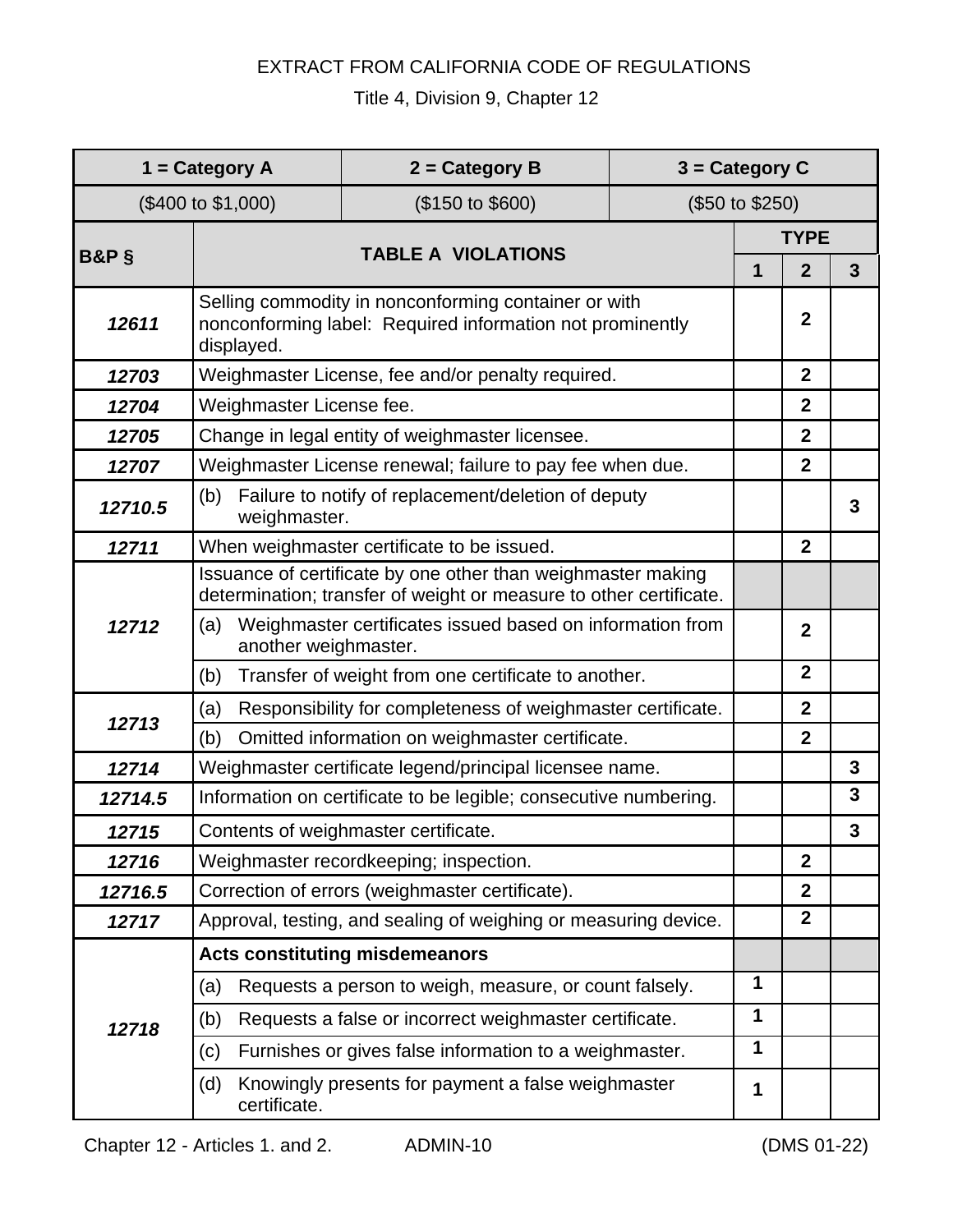|                  | $1 =$ Category A<br>$2 =$ Category B<br>$3 =$ Category C                                                                                    |                                                                                                                                  |  |                 |                  |   |
|------------------|---------------------------------------------------------------------------------------------------------------------------------------------|----------------------------------------------------------------------------------------------------------------------------------|--|-----------------|------------------|---|
|                  | (\$400 to \$1,000)                                                                                                                          | (\$150 to \$600)                                                                                                                 |  | (\$50 to \$250) |                  |   |
|                  |                                                                                                                                             |                                                                                                                                  |  |                 | <b>TYPE</b>      |   |
| <b>B&amp;P §</b> |                                                                                                                                             | <b>TABLE A VIOLATIONS</b>                                                                                                        |  |                 | $\overline{2}$   | 3 |
|                  | (e)                                                                                                                                         | Knowingly issues a false weighmaster certificate.                                                                                |  |                 |                  |   |
|                  | (f)<br>measure, or count.                                                                                                                   | Alters a weighmaster certificate resulting in a false weight,                                                                    |  | 1               |                  |   |
|                  | (g)                                                                                                                                         | Possesses blank weighmaster certificates if not licensed.                                                                        |  | 1               |                  |   |
|                  | Issues a weighmaster certificate with alterations or<br>(h)<br>omissions of gross, net, tare weights, net only weights, or<br>measurements. |                                                                                                                                  |  |                 |                  |   |
| 12719            |                                                                                                                                             | Change of net contents after recordation of weight.                                                                              |  | 1               |                  |   |
| 12720            |                                                                                                                                             | Alteration of tare weight of vehicle prior to determining net<br>weight of commodity.                                            |  |                 |                  |   |
| 12721            |                                                                                                                                             | Weighing for purposes of certification.                                                                                          |  | 1               |                  |   |
|                  | products.                                                                                                                                   | Use of predetermined tare weight; exemption for specified rock                                                                   |  |                 |                  |   |
| 12722            | Violation of tare regulations.<br>(a)                                                                                                       |                                                                                                                                  |  | 1               |                  |   |
|                  | (b)                                                                                                                                         | Rock, sand, and gravel predetermined tares.                                                                                      |  | 1               |                  |   |
| 12724            | exceptions.                                                                                                                                 | Determination of gross and tare weights by a weighmaster;<br>requirement that all persons be off scale and vehicle;              |  |                 | $\mathbf{2}$     |   |
| 12725            |                                                                                                                                             | Conditions under which gross weight not to be certified.                                                                         |  |                 | $\overline{2}$   |   |
| 12727            |                                                                                                                                             | Verification of weight, measure, or count.                                                                                       |  | 1               |                  |   |
| 12728            |                                                                                                                                             | Requirement that entire vehicle rest on scale; exemption for<br>seed cotton, multiple rail cars containing grain/grain products. |  |                 | $\boldsymbol{2}$ |   |
| 12729(c)         |                                                                                                                                             | Tomato cab card tare weight. (See also B&P Section 12729)                                                                        |  | 1               | $\overline{2}$   |   |
| 12730            | Farm products.                                                                                                                              |                                                                                                                                  |  |                 | $\mathbf{2}$     |   |
| 12731            | Livestock.                                                                                                                                  |                                                                                                                                  |  |                 | $\mathbf{2}$     |   |
| 12732            |                                                                                                                                             | Adjustments to load; commodity weights determined at other<br>than site where vehicle was loaded.                                |  |                 | $\mathbf{2}$     |   |
| 12733            |                                                                                                                                             | Scrap metal and salvage materials.                                                                                               |  |                 | $\overline{2}$   |   |
| 12734            | Squid or anchovy.                                                                                                                           |                                                                                                                                  |  |                 | $\mathbf{2}$     |   |
| 13300            |                                                                                                                                             | Customer display and indicator requirements                                                                                      |  |                 | $\boldsymbol{2}$ |   |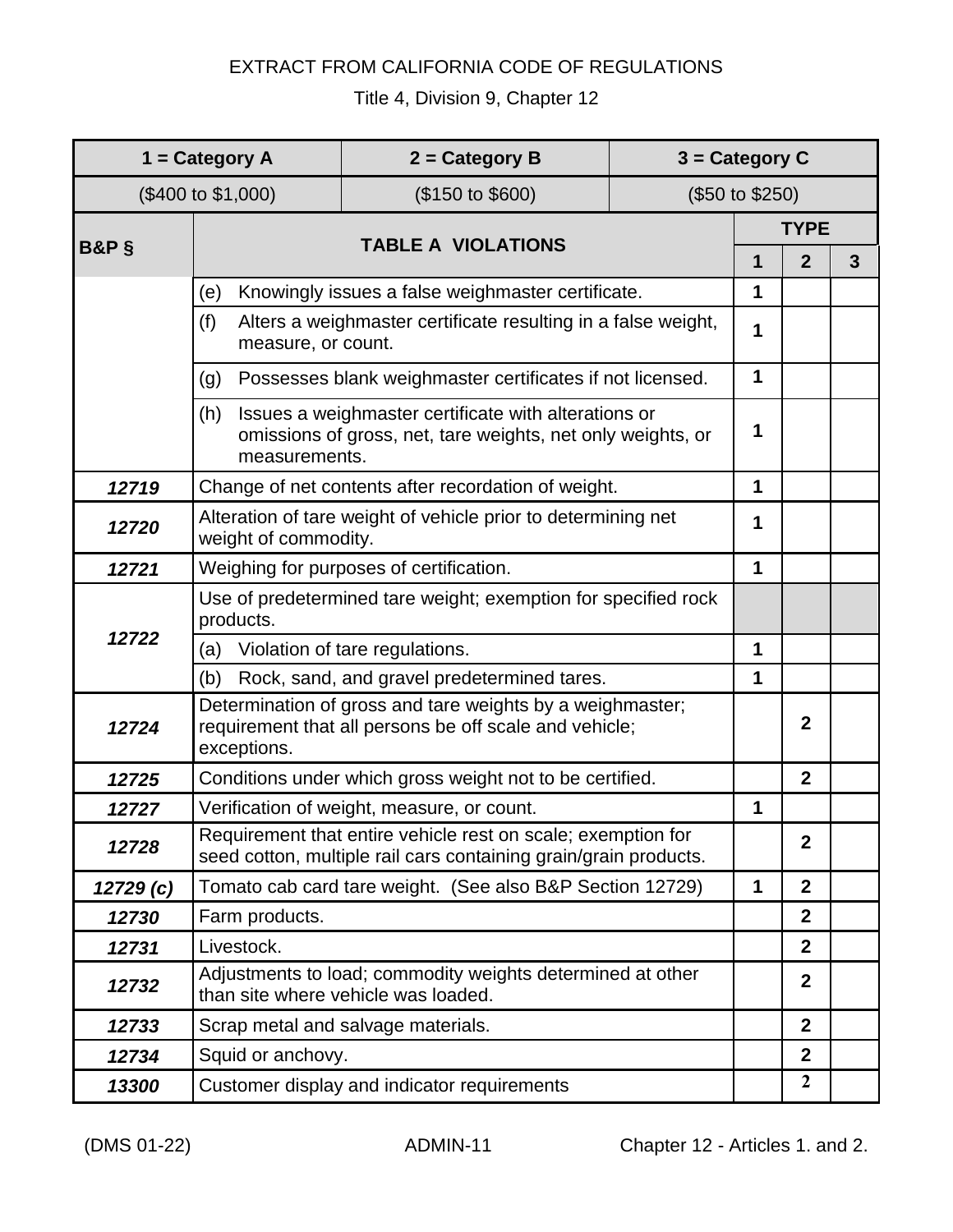| $1 =$ Category A<br>$2 =$ Category B<br>$3 =$ Category C |                                                                                                                                                                         |                                                                                                                                 |  |                 |                  |   |
|----------------------------------------------------------|-------------------------------------------------------------------------------------------------------------------------------------------------------------------------|---------------------------------------------------------------------------------------------------------------------------------|--|-----------------|------------------|---|
|                                                          | (\$400 to \$1,000)                                                                                                                                                      | (\$150 to \$600)                                                                                                                |  | (\$50 to \$250) |                  |   |
|                                                          |                                                                                                                                                                         |                                                                                                                                 |  |                 | <b>TYPE</b>      |   |
| <b>B&amp;P §</b>                                         |                                                                                                                                                                         | <b>TABLE A VIOLATIONS</b>                                                                                                       |  | 1               | $\overline{2}$   | 3 |
| 13411                                                    | purchase.                                                                                                                                                               | Sale of petroleum products contingent upon additional                                                                           |  |                 | $\overline{2}$   |   |
| 13413                                                    | Petroleum Products.                                                                                                                                                     | Deceptive, false, or misleading statements (Chapter 14)                                                                         |  | 1               |                  |   |
| 13420<br>13421<br>13422                                  | Operators of petroleum dealerships required to make monthly<br>update of advertising medium indicating hours of sale and turn<br>off lights when not open for business. |                                                                                                                                 |  |                 |                  | 3 |
| 13441                                                    |                                                                                                                                                                         | Sale or delivery of nonstandard product.                                                                                        |  | 1               |                  |   |
| 13442                                                    |                                                                                                                                                                         | Sale or delivery of nonstandard product as motor fuel to be<br>labeled "not gasoline".                                          |  |                 |                  |   |
| 13451                                                    |                                                                                                                                                                         | Sale or delivery of nonstandard diesel, kerosene, or fuel oil.                                                                  |  | 1               |                  |   |
| 13460<br>13461                                           | Sale of engine or gear oil which fails to meet specifications.                                                                                                          |                                                                                                                                 |  | 1               |                  |   |
| 13470                                                    | Display of price sign on dispensing apparatus: Contents of<br>sign.                                                                                                     |                                                                                                                                 |  |                 | $\overline{2}$   |   |
| 13470.5                                                  | Gallon-to-liter conversion table.                                                                                                                                       |                                                                                                                                 |  |                 | $\overline{2}$   |   |
| 13472                                                    | Dual pricing.                                                                                                                                                           |                                                                                                                                 |  |                 | $\overline{2}$   |   |
| 13480                                                    | less.                                                                                                                                                                   | Sale, etc., of petroleum products from unlabeled containers,<br>etc: Viscosity rating: Containers with net content of gallon or |  |                 |                  | 3 |
| 13482                                                    |                                                                                                                                                                         | Sale of lubricant without SAE/API service classification.                                                                       |  |                 |                  | 3 |
| 13486                                                    | container label.                                                                                                                                                        | Filling of tanks with product other than that identified on                                                                     |  | 1               |                  |   |
| 13500                                                    | Labeling:                                                                                                                                                               |                                                                                                                                 |  |                 |                  |   |
|                                                          |                                                                                                                                                                         | (a) No product and/or grade on delivery vehicle.                                                                                |  |                 |                  | 3 |
| 13501                                                    | Commingling of products.                                                                                                                                                |                                                                                                                                 |  | 1               |                  |   |
| 13502,<br>13486                                          | Deliveries into storage tanks.                                                                                                                                          |                                                                                                                                 |  | 1               |                  |   |
| 13520                                                    |                                                                                                                                                                         | Temperature-corrected gallonage.                                                                                                |  |                 | $\boldsymbol{2}$ |   |
| 13530                                                    |                                                                                                                                                                         | Application of article; display of price per liter or per gallon.                                                               |  |                 |                  |   |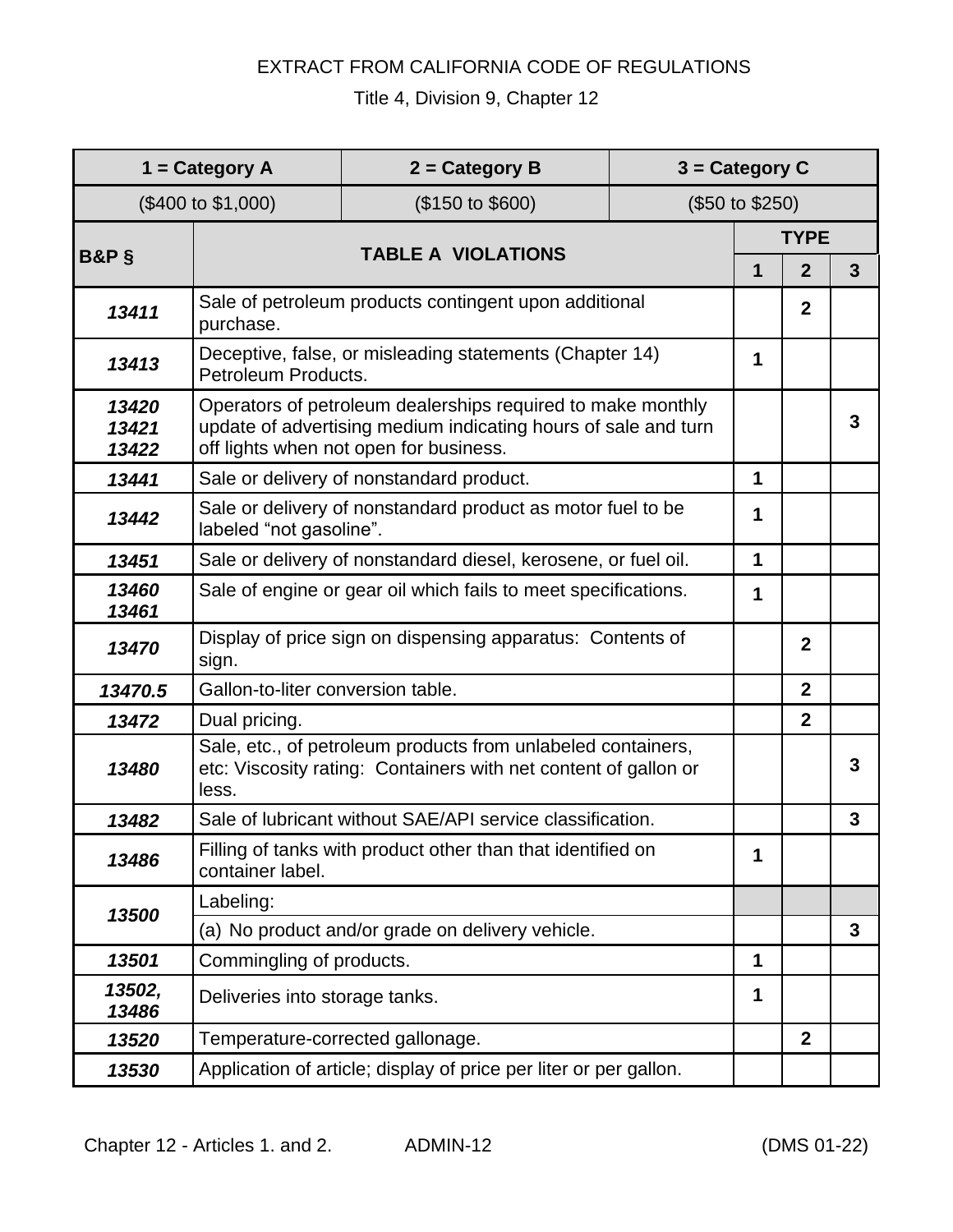|                  | $1 =$ Category A                                                       | $2 =$ Category B                                               | $3 =$ Category C |                 |                |   |
|------------------|------------------------------------------------------------------------|----------------------------------------------------------------|------------------|-----------------|----------------|---|
|                  | (\$400 to \$1,000)                                                     | (\$150 to \$600)                                               |                  | (\$50 to \$250) |                |   |
|                  |                                                                        |                                                                |                  |                 | <b>TYPE</b>    |   |
| <b>B&amp;P §</b> |                                                                        | <b>TABLE A VIOLATIONS</b>                                      |                  | 1               | $\overline{2}$ | 3 |
|                  | (a)                                                                    | Advertising a price that is not identical with the dispenser.  |                  |                 | $\mathbf{2}$   |   |
| 13531            | violations.                                                            | Display requirements; exemption of specified geographic areas; |                  |                 |                |   |
|                  | (a)                                                                    | Failure to advertise motor fuel prices.                        |                  |                 | $\mathbf{2}$   |   |
|                  | Motor fuel; contents of display:                                       |                                                                |                  |                 |                |   |
|                  | Advertising price signs.<br>(a)                                        |                                                                |                  |                 |                | 3 |
| 13532            | (b)                                                                    | Violation of discount advertising.                             |                  |                 |                | 3 |
|                  | Advertising lower price only. (See also § 13413)<br>(c)                |                                                                |                  |                 | $\overline{2}$ |   |
|                  | (d)                                                                    | Failure to advertise price in same form.                       |                  |                 |                |   |
| 13534            | Additional advertising matter.                                         |                                                                |                  |                 |                | 3 |
| 13562            | Change of designation under which product purchased:<br>Authorization. |                                                                |                  |                 | $\mathbf{2}$   |   |
| 13568            |                                                                        | Written authority; furnishing copies.                          |                  |                 | $\overline{2}$ |   |
| 13570            | Certification of antiknock index.                                      | Percentage of alcohol to be stated on normal business records: |                  |                 | $\overline{2}$ |   |
| 13571            |                                                                        | Not providing documentation when requested.                    |                  |                 | $\overline{2}$ |   |
| 13593            | Refusal to permit sampling.                                            |                                                                |                  | 1               |                |   |
|                  | §§ 13413, 13441, 13451)                                                | Selling product which does not meet specifications. (See also  |                  | 1               |                |   |
| 13595            | (See also §§ 13413, 13480)                                             | Selling from unlabeled or mislabeled containers.               |                  |                 |                | 2 |
| 13600            |                                                                        | Unauthorized breaking, etc., of seal.                          |                  | 1               |                |   |
| 13740            |                                                                        | Sale or distribution of adulterated or mislabeled product.     |                  | 1               |                |   |
| 13741            | Products                                                               | Deceptive, false, misleading statement (Chapter 15) Automotive |                  | 1               |                |   |